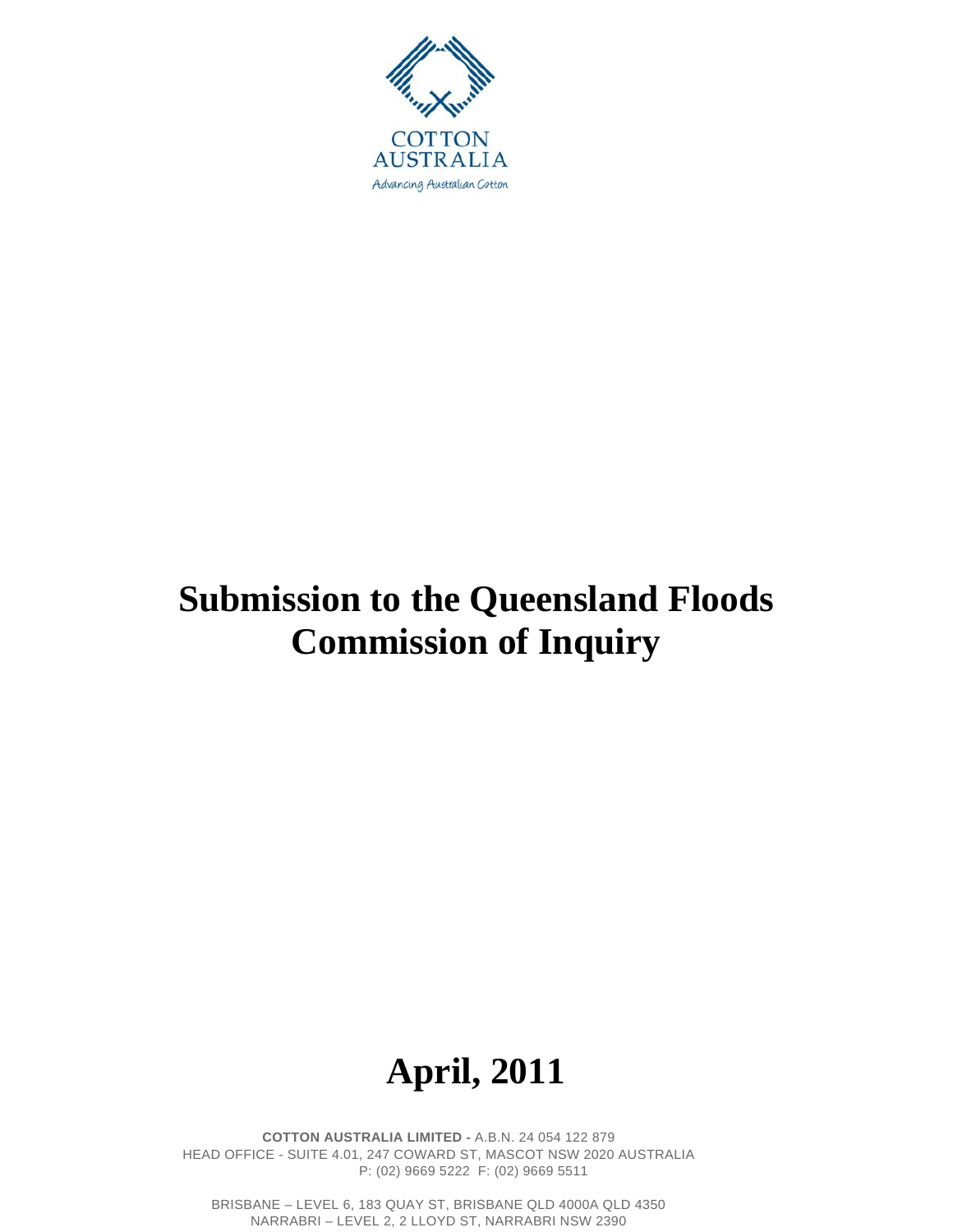

### **Cotton Australia**

Cotton Australia is the key representative body for the Australian cotton growing industry. It helps the industry work together to be world competitive, sustainable, and also tell the good news about the industry's achievements. Cotton Australia determines and drives the industry's strategic direction, retaining its strong focus on R&D, promoting the value of the industry, reporting on its environmental credibility, and implementing policy objectives in consultation with its stakeholders.

Cotton Australia works to ensure an environment conducive to efficient and sustainable cotton production. It has a key role in Best Management Practices (MyBMP), an environmental management program for growers. This work has seen a significant improvement in the environmental performance of the industry, with huge improvements in water use efficiency, significant reductions in pesticide use, and millions of dollars invested into R&D.

Cotton Australia welcomes the opportunity to provide this submission to the Queensland Floods Commission of Inquiry.

Cotton Australia is also a member of the Queensland Farmers Federation and provides a general endorsement of its submission. However, if the submissions of the two organisations should differ in any substantial manner, Cotton Australia stands by the view outlined in this submission.

Cotton Australia requests the opportunity to further elaborate on this submission at one of the Inquiries regional hearings.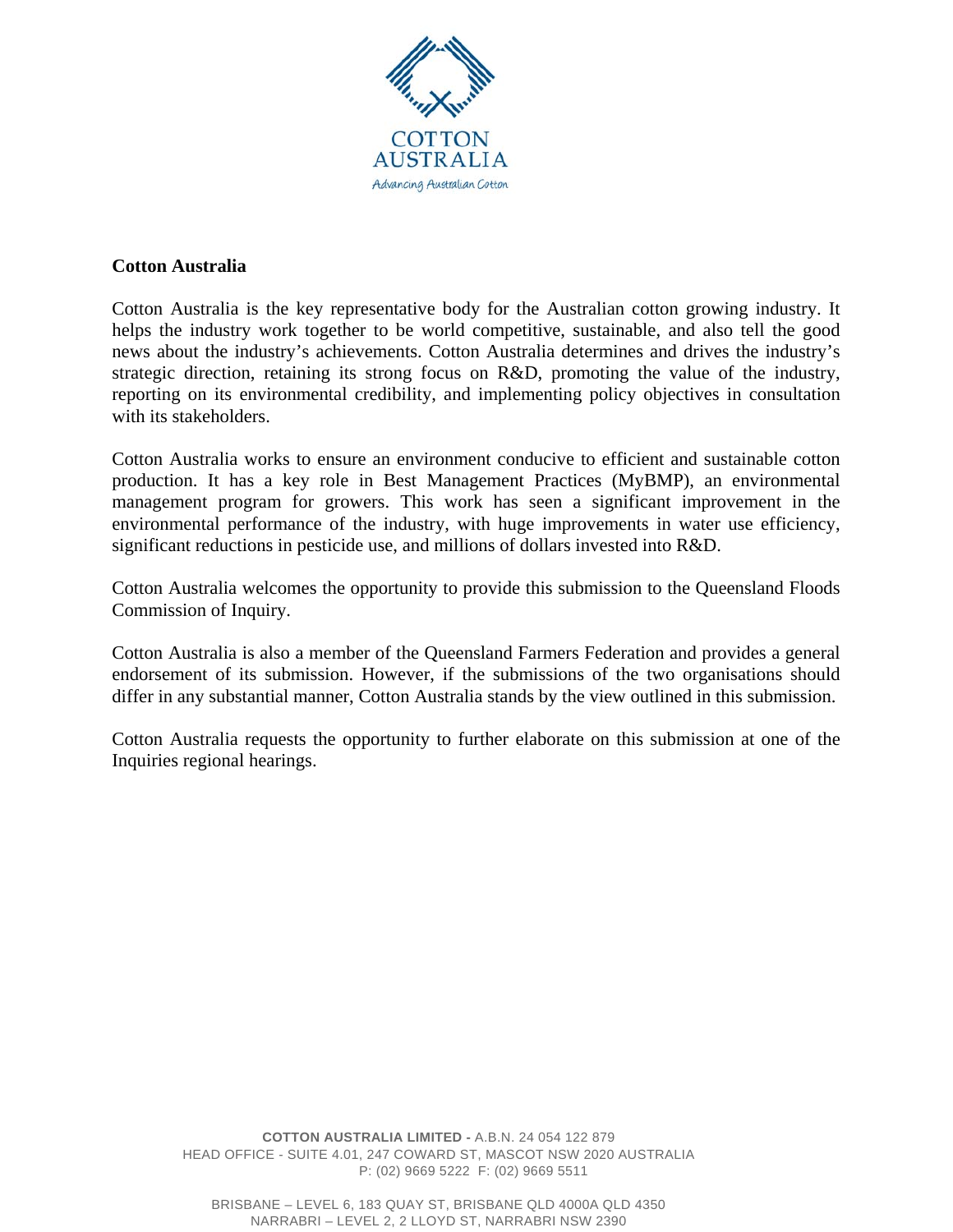

### **Impact of the Floods on the Queensland Cotton Industry**

The 2010/11 floods have had a significant impact on the Queensland cotton industry, and a devastating impact on a number of individual cotton growing families and businesses.

While the greatest impact was felt in the Darling Downs and Central Queensland regions, particularly in the production areas around communities such as Dalby, Emerald and Theodore, individual operators also suffered significant losses along the Border Rivers, and in the St George and Dirranbandi districts.

While the full cost of the floods is still being calculated, it has been estimated that across the Darling Downs the floods have wiped out approximately 30% of the originally estimated production of 645,000 bales, with the current estimated production being 440,000 bales. The 205,000 bale reduction represents a \$106,600,000 loss.

In Central Queensland losses in the Central Highlands and Dawson Valley have been estimated as 45% of the pre-flood predictions. The region was expected to yield 296,750 bales, and is now expected to yield 165,050 bales. In dollar terms the production losses are in the order of \$68 million. In same cases Central Queensland growers have suffered significant flood losses in two out of the past three seasons.

Individual farmers, who have forward sold part or all of their crops, are also facing significant extra losses as a consequence of having to "wash-out" contracts in an environment where the global price of cotton has risen significantly since the original contracts were entered into.

On top of these production losses, on-farm infrastructure losses have been significant, amounting to over \$26 million in the Emerald district alone.

As members of their respective communities cotton growers are also bearing their share of losses associated with destroyed and damaged infrastructure including road, rail and telecommunications.

In addition to the financial toll, it is known that the floods have placed a great deal of emotional stress on cotton growers across the industry.

In the immediate aftermath of the floods Cotton Australia developed a 30 point action plan to guide its response. A copy of that plan as been attached to this submission.

**COTTON AUSTRALIA LIMITED -** A.B.N. 24 054 122 879 HEAD OFFICE - SUITE 4.01, 247 COWARD ST, MASCOT NSW 2020 AUSTRALIA P: (02) 9669 5222 F: (02) 9669 5511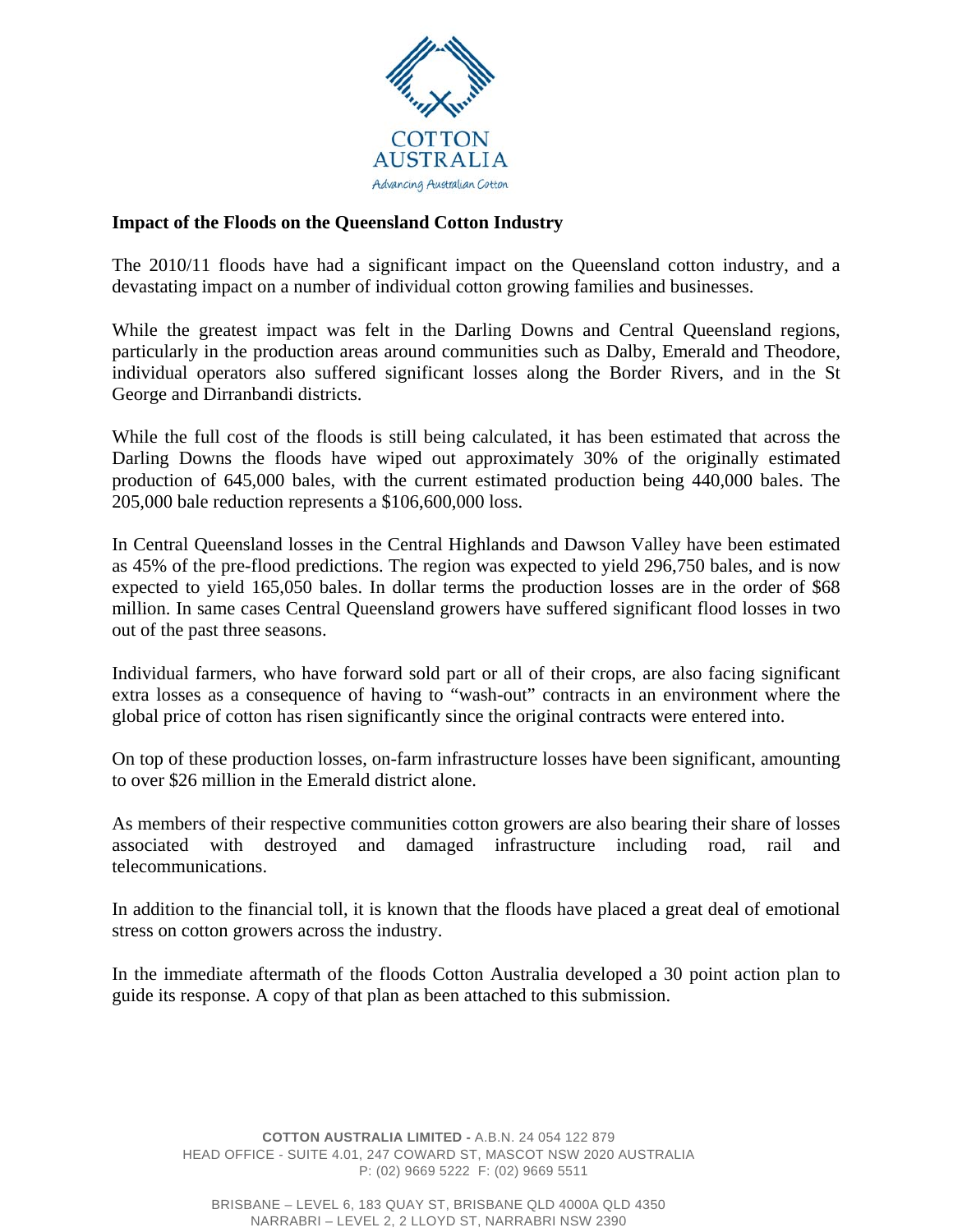

# **Specific Response to the Terms of Reference**

# **C – Government Response to the 2011/11 Floods**

In general Cotton Australia believes the Queensland and Australian Governments should be congratulated for their response during what can only be described as an extremely demanding period.

In the immediate aftermath of the floods Cotton Australia worked closely with the Department of Employment, Economic Development and Innovation (DEEDI) to try and estimate losses, and to develop the Cotton Industry Supply Chain Recovery Plan.

It was clear very early on that the industry had suffered considerable losses. It is therefore somewhat disappointing that it took so long (well into March 2011) before issues surrounding QRAA "Category D" assistance were resolved, and eligibility for cotton producers was announced. By comparison, "Category D" assistance was announced for farmers impacted by Cyclone Yasi in a matter of weeks.

Likewise, there has been an inordinate delay in rolling-out dedicated flood recovery officers to assist farmers impacted by the floods to access the assistance that they are eligible for. As of April 4, Cotton Australia is still awaiting confirmation that people are in place.

Cotton Australia believes that there is capacity for the Government to improve its response time to disasters as it moves into the recovery phase.

#### **E – Adequacy of Forecasts**

Cotton Australia believes that the floods should prompt a timely review of the State's River Gauging stations which play a crucial role in helping to predict the scale and timing of floods.

Any review should clearly recognise the many varied users of gauging information, and ensure the cost of any expanded network does not disproportionally fall on irrigators.

Recent advances in the telemetry should provide opportunities to modernise the network in a manner that can provide valuable real-time information.

However, while accurate gauging is important, it should also be recognised by the Inquiry that in many instance by the time flows are picked up by the gauging network, it is actually too late to respond.

**COTTON AUSTRALIA LIMITED -** A.B.N. 24 054 122 879 HEAD OFFICE - SUITE 4.01, 247 COWARD ST, MASCOT NSW 2020 AUSTRALIA P: (02) 9669 5222 F: (02) 9669 5511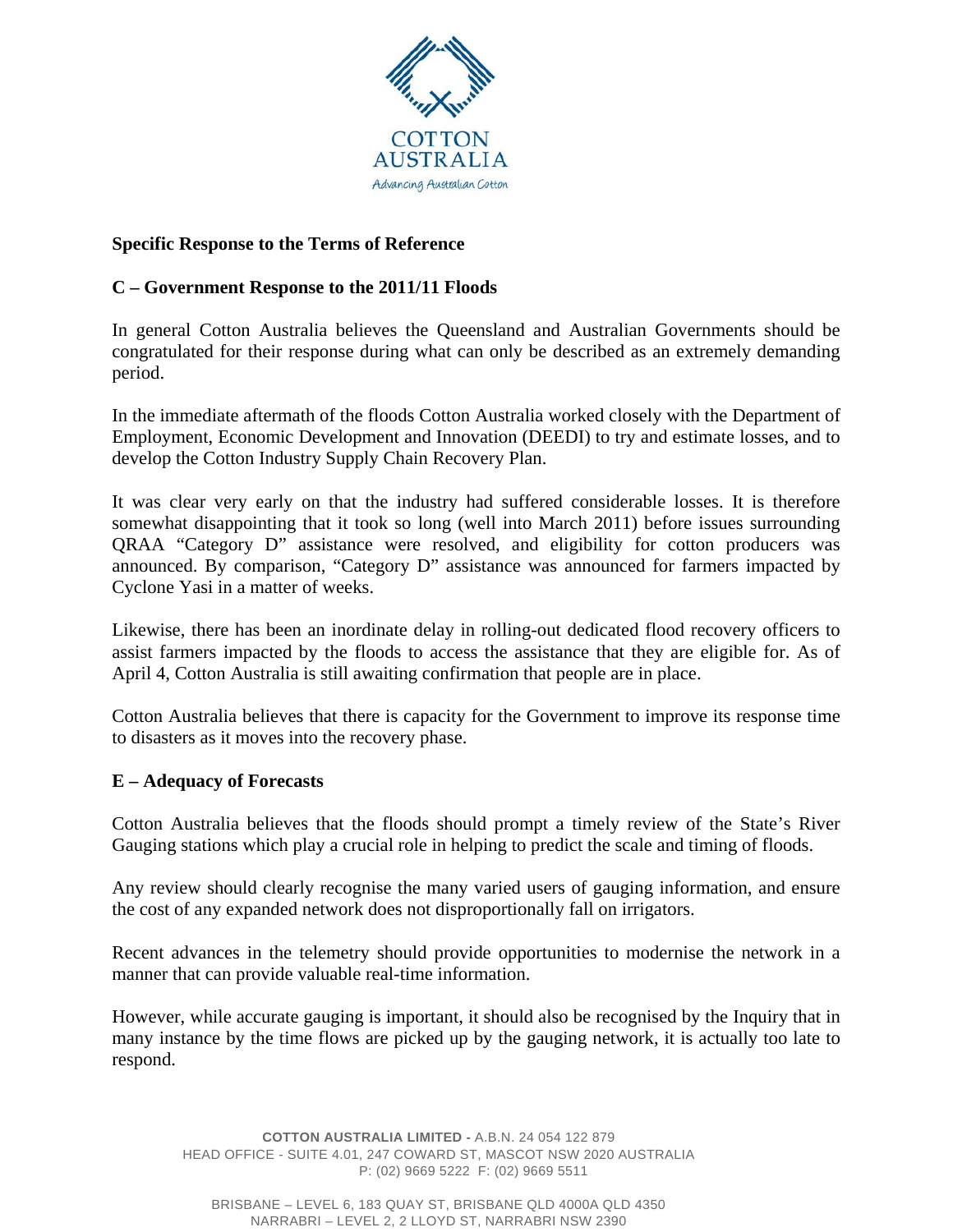

There would be value in expanding the State's Rainfall Intensity Modelling capacity to allow early, accurate prediction of flow events.

# **F – Dam Operation Plans**

Cotton Australia believes any review of operation plans should fully recognise any impact on irrigation allocations or reliability, and in the event of changes being warranted, irrigators must be fully compensated.

## **Submission ends**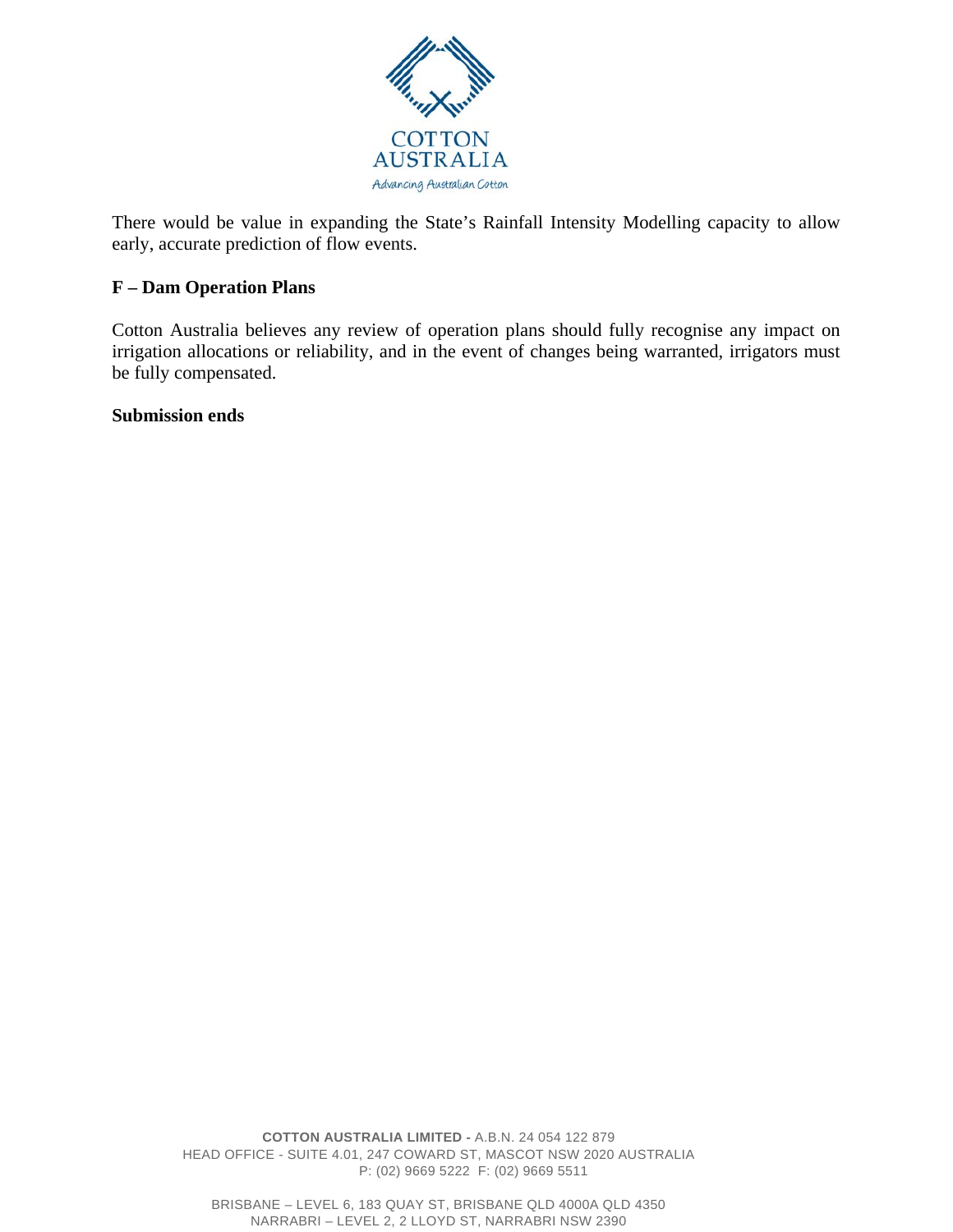



COTTON AUSTRALIA

# **Cotton Australia Flood Relief Action Plan**

# **Update 31/1/2011**

1. **Road Infrastructure Repairs**, the key here is ensuring that funding provided for road repairs will be allocated to quality repairs and not simply patching up the potholes, along with the potential for farmers with suitable equipment to carry out road repairs at contract rates.. Cotton Australia (along with almost all other ag industries have repeatedly raised this issue with the Qld Government at the Agriculture Flood Control Meetings with Minister Mulherin and we will continue to progress the issue with local government. In the Banana Shire farmers have been able to do road repairs and be paid at contract rates.

2. **Mental Health Counseling** will be a service in high demand for both short term assistance and as part of the longer term recovery. Cotton Australia recently hosted a BBQ lunch in Theodore for Australian of the Year, Professor Patrick McGorry and the head of QLD Mental Health, Dr Aaron Groves. Qld Health & Cotton Australia are now planning an ongoing series of "Shed Talk" meetings with mental health workers in flood affected areas.

3. **Gradual Weight Limit Increase on Roads -** The current five tonne limits could present real challenges for the recovery effort if these emergency restrictions are allowed to remain in force for a prolonged period. This matter affects a wide range of primary industries and Cotton Australia continues to support the efforts of QFF as they take this matter up directly with QLD Transport and the matter is raised at the Flood Control Meetings.

4. **Talk to Bankers Association and Bank Officials** – Cotton Australia has met with the ABA on Thursday 3 February. We have agreed to do some joint media to growers highlighting some of the relief packages the different banks have developed. We also highlighted the need for bank support for the potential \$500k interest free loans to refinance existing debt.

5. **Cut Red Tape on Recovery Assistance** – Disaster Recovery Officers were particularly effective after Cyclone Larry and Cotton Australia has been working closely with QFF to ensure

> **COTTON AUSTRALIA LIMITED -** A.B.N. 24 054 122 879 HEAD OFFICE - SUITE 4.01, 247 COWARD ST, MASCOT NSW 2020 AUSTRALIA P: (02) 9669 5222 F: (02) 9669 5511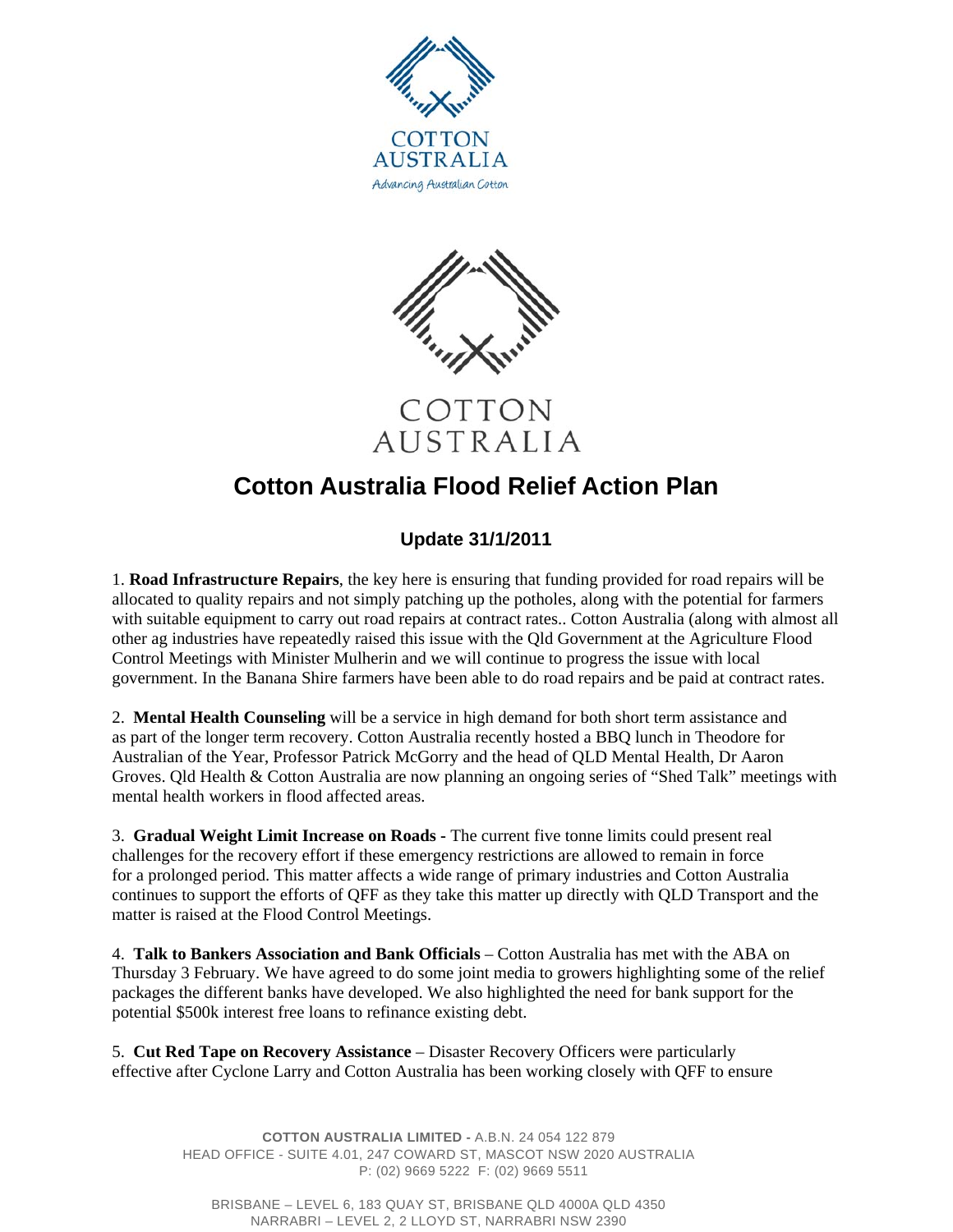

this service will again be provided in flood affected areas. We have pushed this hard inconjunction with QFF and are awaiting a decision from Government.

6. **Lobby for Interest Rate Subsidies** – This was a key area of assistance being sought by many affected farmers and businesses. A co-ordinated approach here is likely to have the most success and Cotton Australia has agreed to join forces with both the QFF and NFF to secure a speedy response on this issue from government. This joint approach is also looking at the provision of Category 'D' assistance, which is a joint state/Federal responsibility. To date any suggestion of interest rate subsidies like the old drought EC have been rejected. We recently floated the concept of \$500k loans with the first 2 years interest free and a 4% rate after that (similar to what was provided after cyclone Larry). We continue to make the case for this assistance.

7. **Meet with major service providers. -** Cotton Australia continues to be in discussion with major cotton industry service providers.

8. **Brief Cotton Seed Distributors -** Cotton Australia will maintain close contact with CSD about the impact of flooding and potential assistance. The CA Chair and CEO hope to meet with CSD latter this week.

9. **Stamp Duty Relief on Insurance** – Cotton growers traditionally pay a significant amount of stamp duty on all insurances and Cotton Australia will now press the government to provide some relief in this area. This area has also been highlighted by our fellow agri-lobby groups and a joint approach with the support of the NFF is now being considered.

10. **Council Rate Relief** –Cotton Australia will now be looking at approaching local councils in affected areas to examine the potential for some rate relief.

11. **Soil and Leaf Testing** – Incitec Pivot Fertilisers has come up with a 'good will' offer to cotton growers in flood affected regions to assist them in managing their crops, by providing discounted leaf testing as the flood waters now recede.

12. **Energy Company Meter Reading/Billing** – Cotton Australia has been in discussions with Ergon Energy as part of the Cotton Australia Flood Relief Action Plan. Ergon have asked that any growers who are suffering financial hardship as a direct result of flooding should contact them on 13 10 46. Ergon has offered to develop a personalised instalment payment plan to suit the individual circumstances of flood affected cotton growers. (Gordon can provide further details)

#### 13. **Detailed case study development for some impacted areas to assist lobbying**

Financial agronomist Chris McCormack has already started this work, recently visiting Theodore to meet with growers and assess the flood's impact on their operations.

**COTTON AUSTRALIA LIMITED -** A.B.N. 24 054 122 879 HEAD OFFICE - SUITE 4.01, 247 COWARD ST, MASCOT NSW 2020 AUSTRALIA P: (02) 9669 5222 F: (02) 9669 5511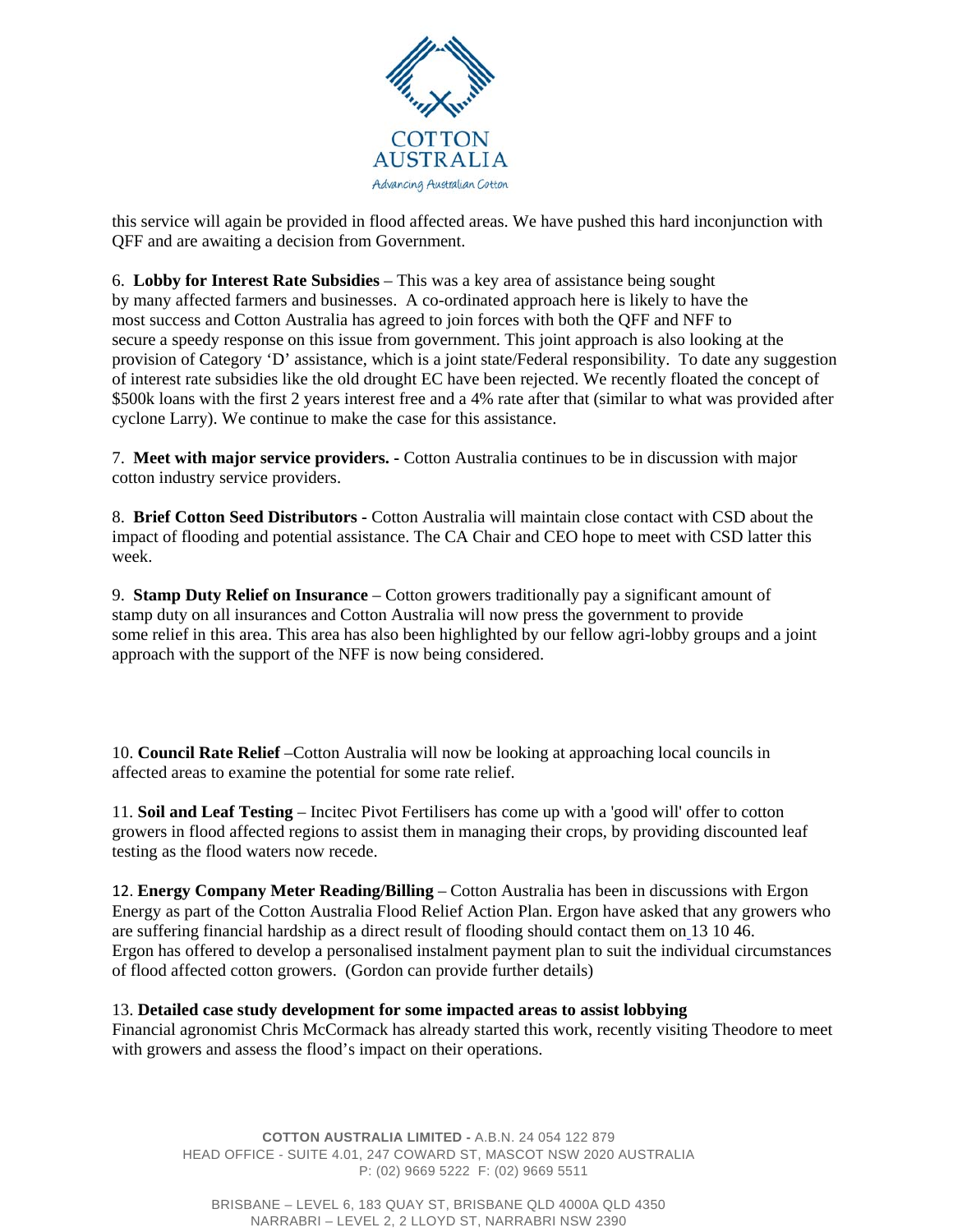

14. **Seek relief from SunWater part A charges** –Cotton Australia and QFF will be approaching SunWater to seek some relief for affected growers. We have had a good hearing to date and hope we can negotiate a Part A rebate for affected growers

15. **Facilitate Regional Movement of Machinery on Roads** – This is another issue receiving joint support from farm groups including the NFF, QFF and Cotton Australia.

16. **Improve Tax Breaks/Incentives for Preventative flood measures** – This is clearly a longer term issue and Cotton Australia will be looking at this in the future, along with support from the NFF.

17. **Refund 12 month GST** –Cotton Australia and the NFF are now actively considering this proposal.

#### 18. **World Wide Sponsorship of affected Australia Growers**

Cotton Australia will investigate any opportunities that might exist to obtain support from Cotton Farmers in other countries.

19. **Ensure Media remain fully updated** – Media management remains a critical area for all farmer groups. Cotton Australia has been working hard in positioning cotton growing communities as supportive and focused on long term recovery.

20. **Suggest Co-funding models of town and farm flood protection** - This has been identified as a job for Cotton Australia to see if a model can be developed for assisting more affected areas in the future.

21. **Community Development Officers** –This program is designed to assist with longer term recovery and will be of most benefit from the appointment of CDO's for periods greater than 6 months. Community Development Officers play a vital part in cutting and reducing red tape at a local level. These are being lobbied for but there has been no decision as yet

22. **Concessional Loans Review of Maximum Levels** – Cotton Australia will consider this issue, with the current \$250K limit considered too low given the size and range of modern cotton farming operations. This could tie into the proposed \$500k loans (Point 6)

23. **Criteria for low interest loans** – In most areas growers felt the criteria too restrictive and have asked Cotton attempt to secure any possible changes. We are working to get the larger (2 year interst free loans) and then we can work on the terms and conditions

24. **Crop Relief Program** – This was suggested and Cotton Australia will investigate to examine the potential for progressing replanting grants. Cotton Australia is exploring the potential for assistance with seed supplies along with fertilizer and other chemicals for next season.

#### 25. **Develop a possible mechanism for contract flexibility** - This is an issue that Cotton

**COTTON AUSTRALIA LIMITED -** A.B.N. 24 054 122 879 HEAD OFFICE - SUITE 4.01, 247 COWARD ST, MASCOT NSW 2020 AUSTRALIA P: (02) 9669 5222 F: (02) 9669 5511